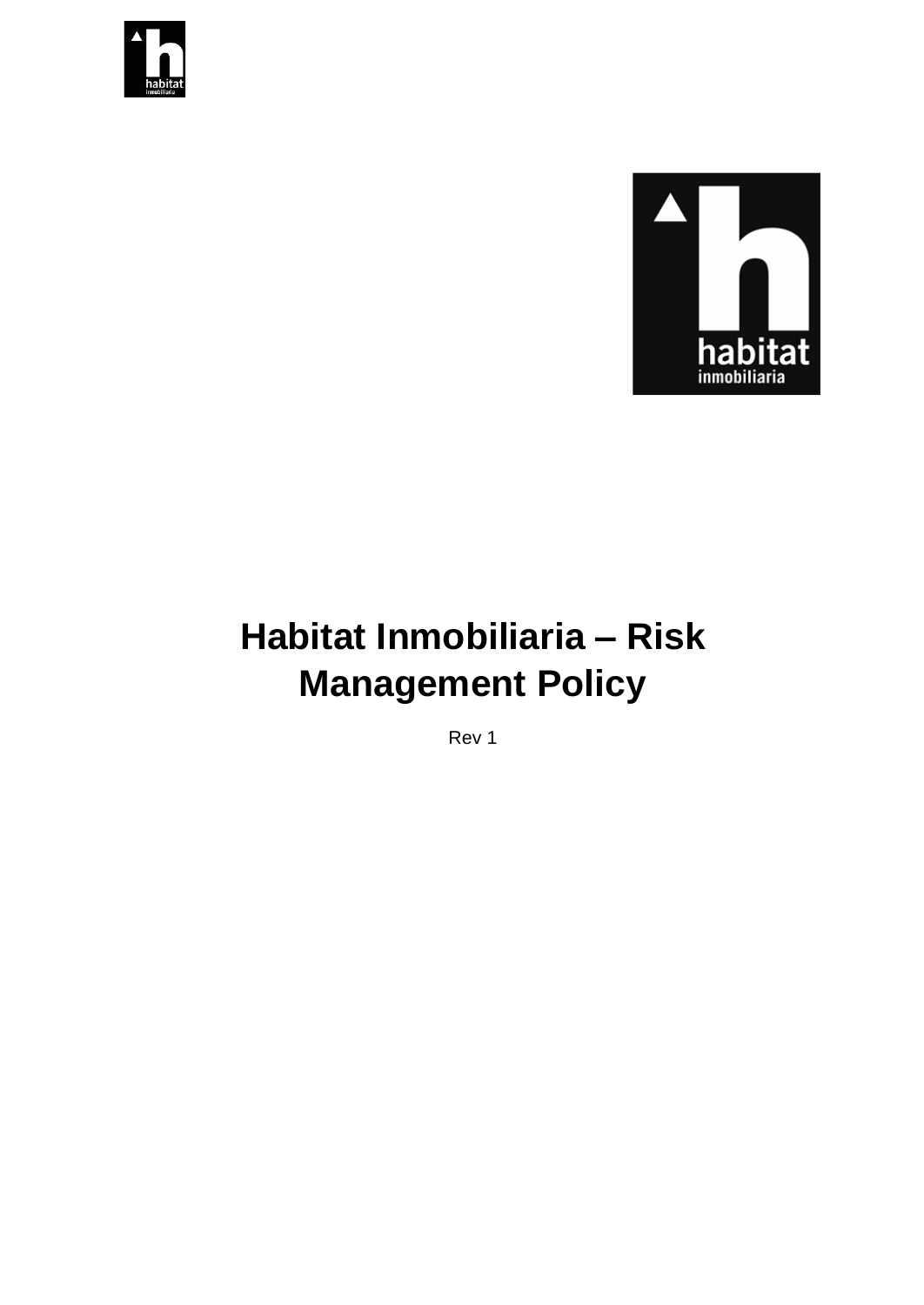

### **TABLE OF CONTENTS**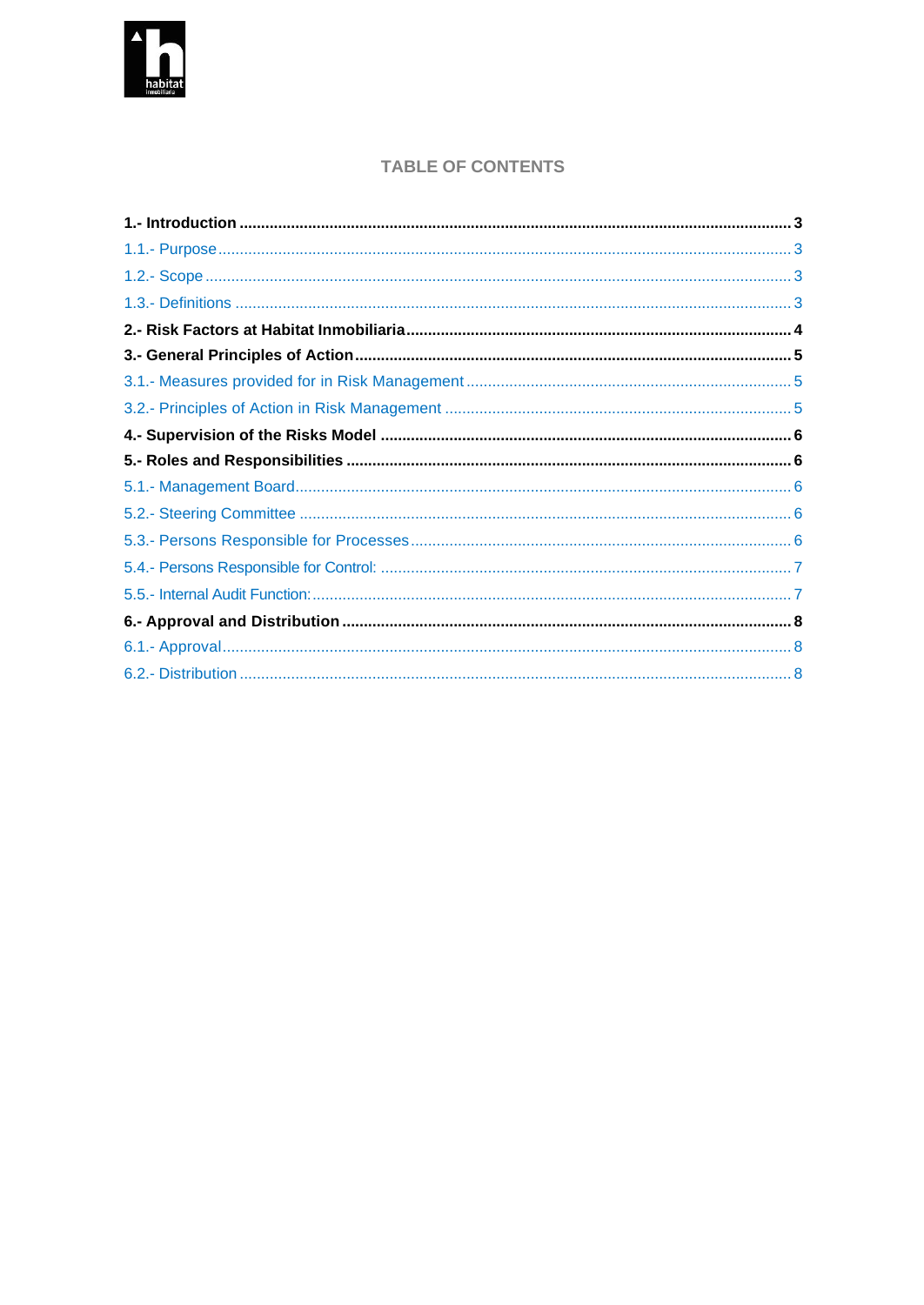

# <span id="page-2-0"></span>**1.- Introduction**

The Management Board of PROMOCIONES HABITAT, S.A.U., (hereinafter, together with its subsidiaries and investees, referred to as "**HABITAT**" or the "**Company**") is responsible for the non-delegable task of determining the Company's strategy and corporate policies, and for the supervision of its internal control systems. The Management Board, in the exercise of its duties and in accordance with our Code of Ethics, adopts the present Risk Management Policy.

#### <span id="page-2-1"></span>**1.1.- Purpose**

The purpose of the present Policy is to establish HABITAT's overall framework for action, the procedures and responsibilities required to undertake the control and management of the risks HABITAT is facing, in an effective and efficient manner while minimizing the impact should the risks materialize.

#### <span id="page-2-2"></span>**1.2.- Scope**

The present policy is applicable to all activities undertaken by HABITAT and must be complied with by all employees (permanent and temporary), managers and members of the Board of Directors, (hereinafter, referred to together as "**Subject People**").

#### <span id="page-2-3"></span>**1.3.- Definitions**

**Risk Appetite** 

Risk level the Company considers acceptable in the exercise of its activities. Due to the market conditions HABITAT operates in, our risk appetite is moderate in accordance with its principles for management, prudence, realism and rigour. Nevertheless, our tolerance to noncompliance with laws and regulations is low.

• Control

Any action, equipment, mechanism, or tool designed to mitigate the probability of occurrence of a risk or its impact.

• Management

People with operational responsibilities to undertake the activities at HABITAT.

• Impact

Threat materialization and its consequences on the business objectives established by HABITAT.

• Probability

Rate of occurrence (objectively or subjectively determined) of a risk materializing in a defined time.

• Risk

Any uncertain situation of occurrence with a negative impact on the Company's operations, assets or financial information that may threat its objectives.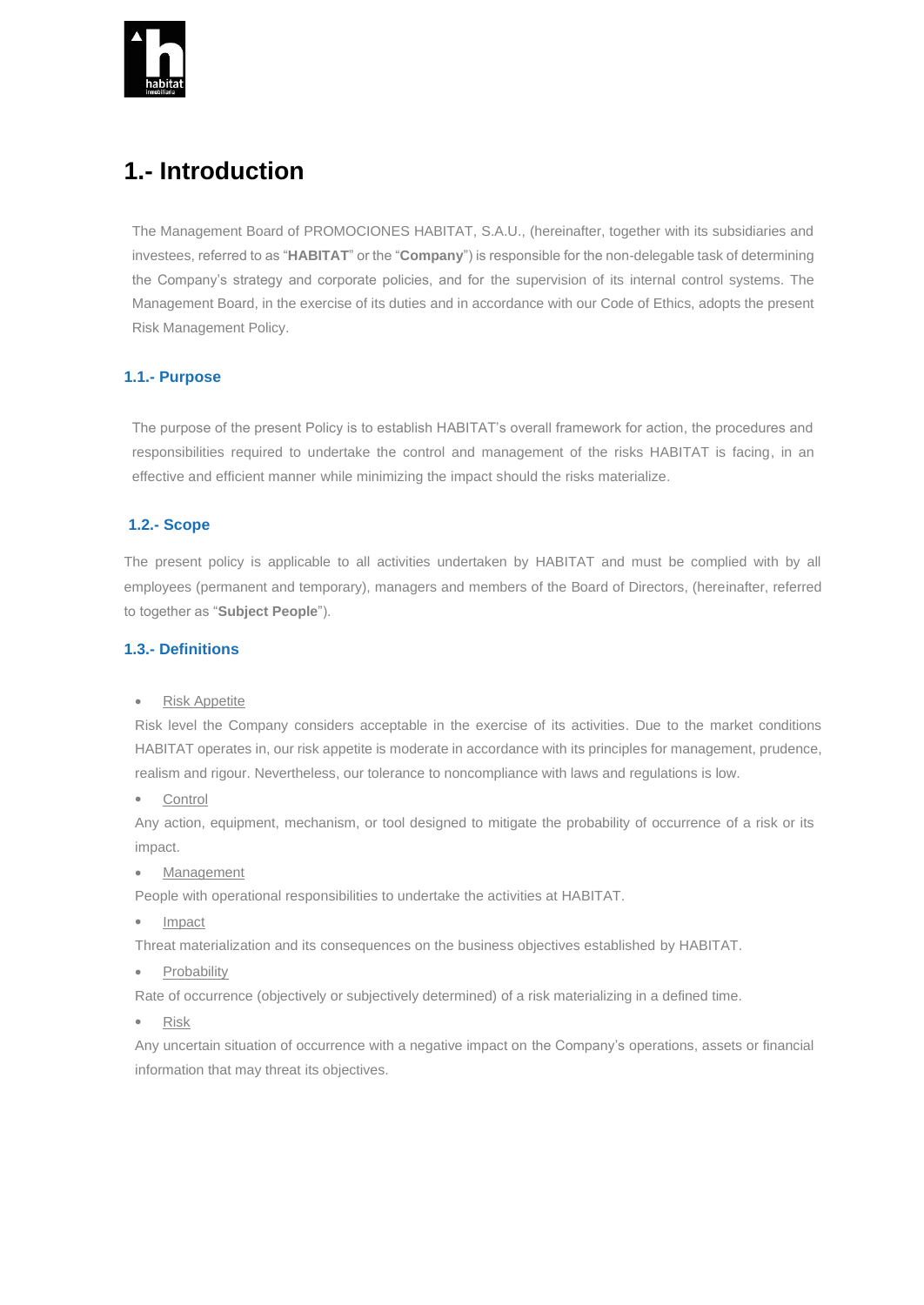#### • Inherent Risk

Estimate of the impact and probability of a risk without taking account of the effect of the specific existing measures for its control.

• Residual risk

Remaining risk once Habitat Inmobiliaria's existing measures for control are in place.

### <span id="page-3-0"></span>**2.- Risk Factors at Habitat Inmobiliaria**

The Risk Management Policy is based on and includes the following risk categories (according to their nature or consequences):

#### ▲ Strategic Risks

Facts that threaten either Habitat's mission as a whole or the strategies defined to achieve the development of such mission (Groups: Market and environment, Alliances, Organisation, Governance, External Relations, Investments and Divestments, associated to Climate Change and Reputational).

#### ▲ Operational Risks

Those related to operations, such as problems with the applied technology, noncompliance with quality standards or errors in the implementation of the established operative structure (Groups: Assets, Contracting and Procurement, Technical Support, Sales and Marketing, Aftersales, Human Resources, Cybersecurity and Catastrophic Events).

#### ▲ Financial Risks

Every risk that, in the case of materialization, would financially impact the financial statements of Habitat Inmobiliaria. Occurrences which threaten the effective management or the financial control and/or the reliability of the company's financial information. This category would include, among others, tax risks derived from the operative structure of Habitat Inmobiliaria and credit risk derived from the contractual obligations.

#### ▲ Compliance Risks

Occurrences which threaten the compliance with Habitat's obligations, whether legal, contractual or self-imposed by internal rules. We have divided them into four regulation sections and one section that includes contractual obligations:

- 1. Prevention of Money Laundering
- 2. Personal Data Protection
- 3. Occupational Risks Prevention
- 4. Environmental Legislation, which includes the risks associated to climate change and transitional risks.
- 5. Contractual obligations assumed by Habitat.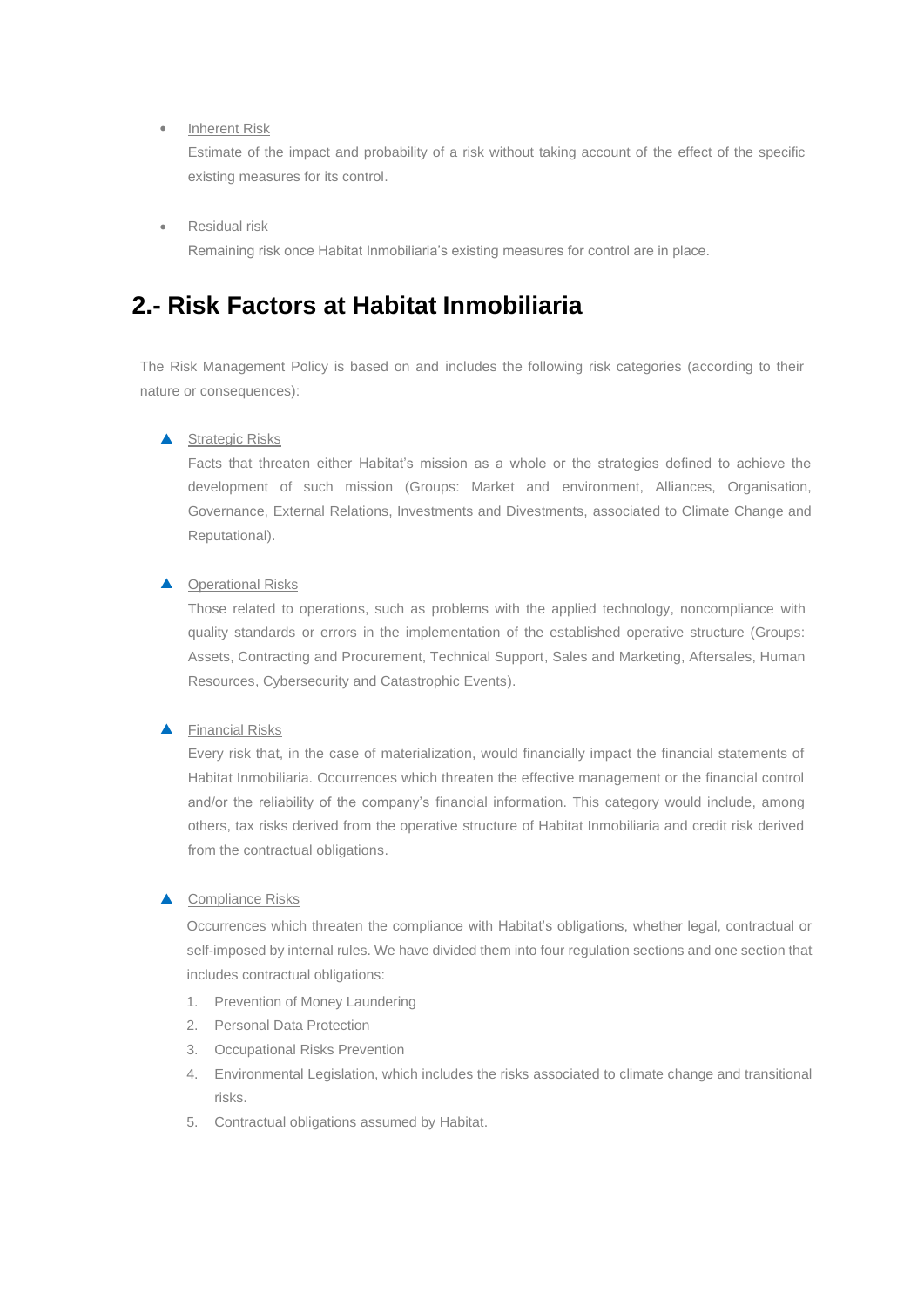

#### ▲ Criminal Risks

Occurrences related to the development of behaviours that could be considered as a criminal offence, in accordance with the criminal liability of legal persons established on the Criminal Code.

Additionally, in relation to ESG risks, and on the basis of its involvement in the different areas of the company, the assessment of the mentioned risks will be carried out within the previously mentioned risk categories.

# <span id="page-4-0"></span>**3.- General Principles of Action**

#### <span id="page-4-1"></span>**3.1.- Measures provided for in Risk Management**

The risk management process starts with the identification, assessment and analysis of the factors that may hinder the achievement of the operational and strategic objectives of Habitat Inmobiliaria. Subsequently, a series of responses will be issued to mitigate the risk and reduce it to an acceptable level. Such responses are:

- Elimination: actions oriented to avoiding, if possible, the factors that give rise to the risk, such as banning cash receipts which prevent the avoidance of VAT fraud threat in payments.
- Mitigation: actions oriented to reducing the impact or the probability of a risk to an acceptable level, such as establishing joint signatures in payments to mitigate the execution of payments for nonauthorised concepts.
- **Transfer:** actions oriented to sharing the risk with third parties through insurance and outsourcing. This action does not exempt us of the responsibility.
- A Risk assumption: means accepting the risk as long as it lies within the risk appetite defined by the Steering Committee.

#### <span id="page-4-2"></span>**3.2.- Principles of Action in Risk Management**

The measures and activities HABITAT decides to implement (especially internal control activities) to mitigate and control the risks and take them to an acceptable level will be designed taking into account the following aspects:

- ▲ Being an integral part of Habitat Inmobiliaria's processes.
- ▲ Being part of the decision-making processes.
- ▲ Being based on the best possible information.
- ▲ Being tailored to Habitat Inmobiliaria's organisation.
- Covering human and cultural aspects.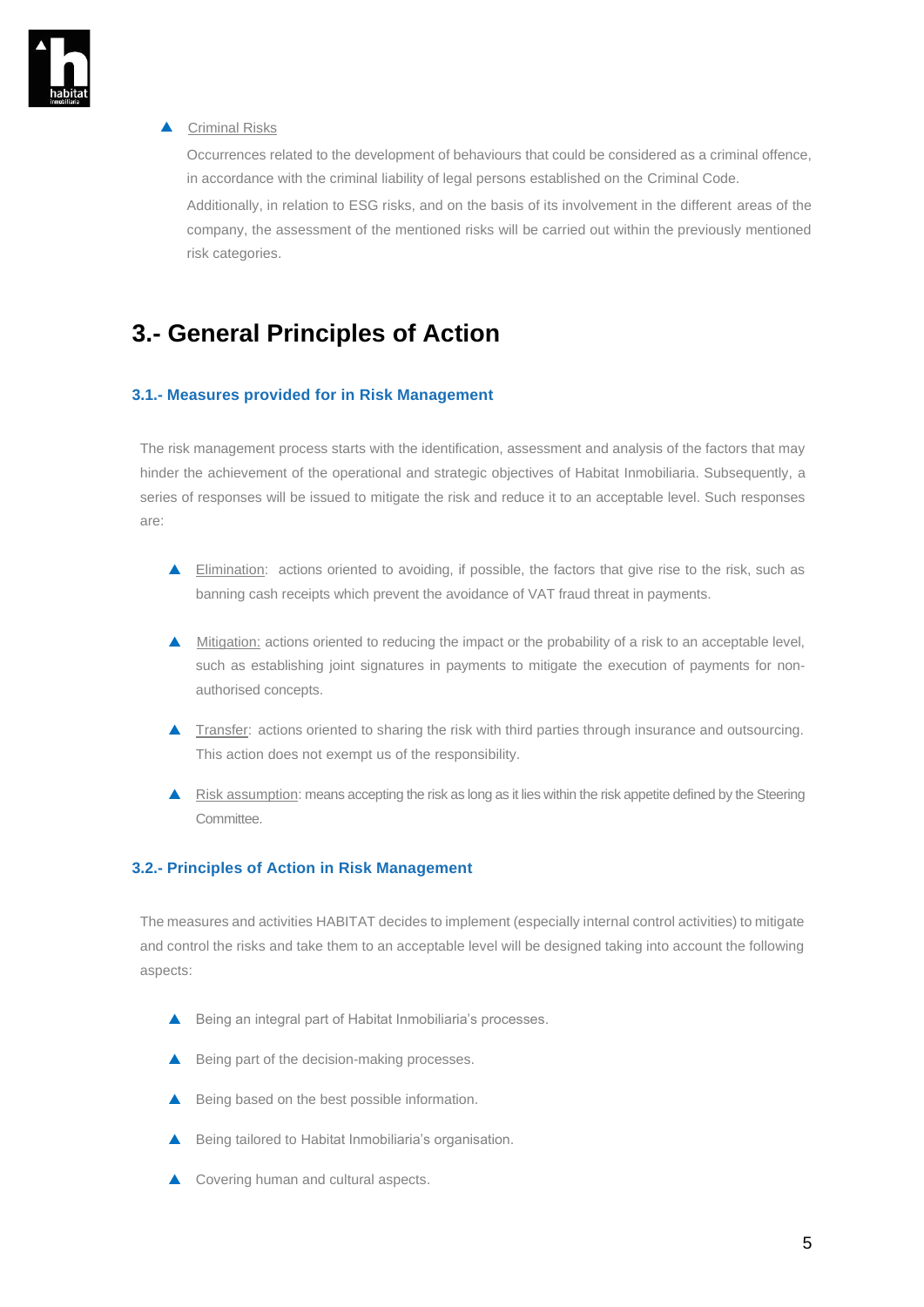

- Being transparent and creating value.
- ▲ Being dynamic, repeatable, responding to change and facilitating continuous improvement.

## <span id="page-5-0"></span>**4.- Supervision of the Risks Model**

The Internal Audit function is responsible for the supervision of the Risk Management System. Each year, the Internal Audit function will conduct a review of the Risk Management System, which will be included on the Internal Audit Plan, and will evaluate:

- The suitability and, when applicable, the update of the risk rating taking into account the environment and the circumstances of Habitat Inmobiliaria.
- The proper functioning of the Model, both as to its design as to its implementation and effectiveness.
- Key indicators for Risk Management will be defined and will allow the optimization of the periodic monitoring process through its update and follow up.

## <span id="page-5-1"></span>**5.- Roles and Responsibilities**

The roles and responsibilities of each member of Habitat Inmobiliaria who is involved in Risk Management are:

#### <span id="page-5-2"></span>**5.1.- Management Board**

Has the legal and regulatory responsibility (among its non-delegable tasks) of approving the policies and general strategies of Habitat Inmobiliaria, which include the Risk Management Policy and the supervision of the information and control systems.

- ▲ Defines, establishes and/or modifies the risk appetite in conjunction with the Steering Committee.
- A Approves the Risk Map of Habitat Inmobiliaria

#### <span id="page-5-3"></span>**5.2.- Steering Committee**

- $\blacktriangle$  Is responsible for implementing and transmitting a culture focused on the risks of the company.
- A Approves the plans and actions proposed by the Audit Manager that are considered necessary to address the identified risks.
- Conducts and reviews the annual analysis of the company's Strengths, Weaknesses, Opportunities and Threats (SWOTs) in collaboration with the Quality Director and the Internal Audit Manager.

#### <span id="page-5-4"></span>**5.3.- Persons Responsible for Processes**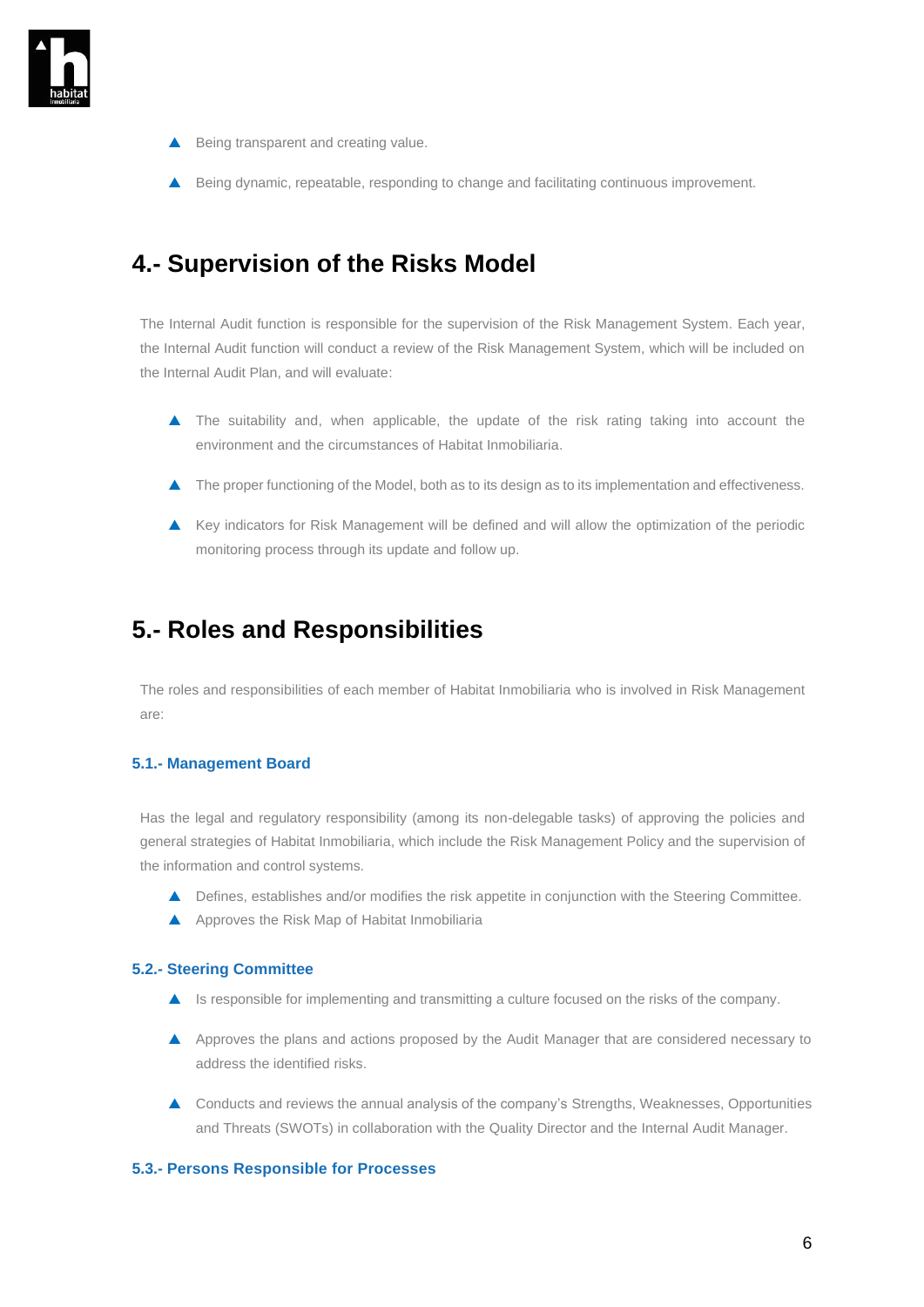

- A Are the visible leaders of each process, responsible for developing the process in accordance with regulations and with the defined procedures.
- A Are responsible for promoting the implementation and development of the Internal Control System by means of the Objectives and Control Activities and in constant communication with the Internal Audit function.
- **Inform the Area Manager of the identified risks in the process, and of the potential improvements to** be implemented in the changing context of Habitat Inmobiliaria, in order to reasonably ensure the efficiency of the Control System.
- ▲ Carry out the impact and probability assessment of the process. Subsequently, the assessment will be reviewed in conjunction with the Internal Audit Manager.
- Channel the implementation and follow up of the action plans related to the improvements and changes of the Control System.
- ▲ Shall comply with the guidelines laid down in relation to Risk Management.

#### <span id="page-6-0"></span>**5.4.- Persons Responsible for Control:**

- **A** Employees of Habitat Inmobiliaria are responsible for the control actions assigned to them in the risk matrix and for their exercise, by the Person Responsible for the Process.
- Inform the person responsible of the identified risk in the process and of the potential improvements to be implemented in the changing context of Habitat Inmobiliaria, in order to reasonably ensure the efficiency of the Control System.
- Shall comply with the quidelines laid down in relation to Risk Management.

#### <span id="page-6-1"></span>**5.5.- Internal Audit Function:**

Is responsible for:

- Carrying out and monitoring the proper implementation of the procedures and criteria of Habitat Inmobiliaria in relation to Risk Management.
- Supporting the Persons Responsible for Processes and Controls in the different areas of Habitat Inmobiliaria in any aspect related to Risk Management.
- Building and updating the Risk Map of Habitat Inmobiliaria based on the Assessment Matrix undertaken by the Persons Responsible for Processes.
- **A** Monitoring the degree of progress of the previously agreed and approved action plans.